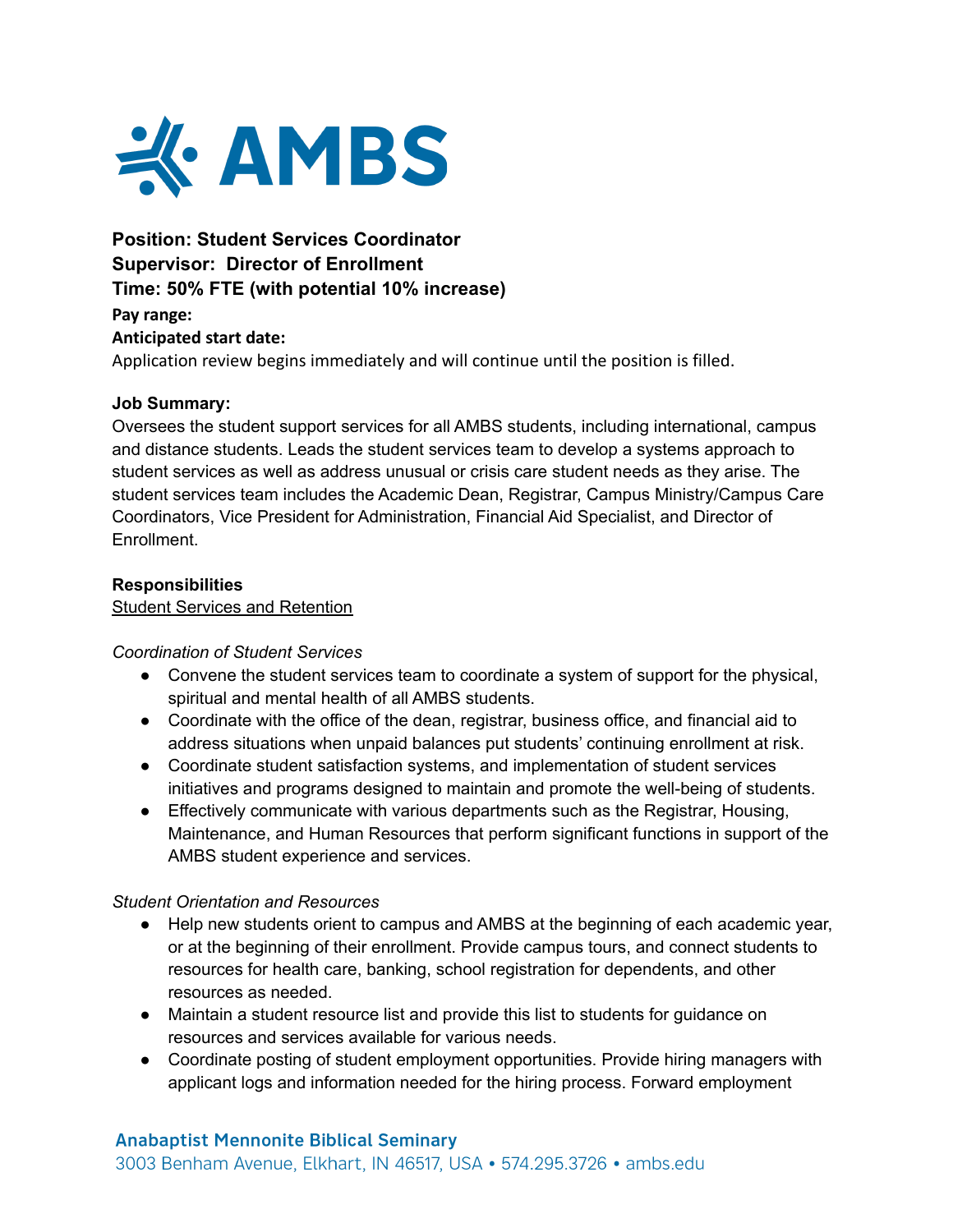papers to hired students and provide them with contact information for HR so that they can complete the paperwork.

- Coordinate student committee placements at the beginning of the academic year.
- Call student meetings, as needed.

#### *International Student Support*

- Coordinate international student orientation.
- Oversee international student health insurance coverage and compliance.
- Establish and coordinate activities directed toward international students, and their specific needs.

#### *Campus Life*

- Coordinate new student interviews midway through Semester 1 (usually in October) to check in on student wellbeing.
- Assist with various campus life activities and programs.

#### **Qualifications**

- Bachelor's degree required, graduate degree preferred, especially one in social work or pastoral ministry
- Strong and effective communication skills interpersonal, written, and spoken.
- Strong intercultural competence desired.
- Ability to work efficiently and accurately, with attention to detail.
- Proficiency in Microsoft Office, Google Drive, Populi or related education database.
- Ability to establish rapport with students, and maintain confidentiality.
- Ability to initiate appropriate work, and manage multiple assignments simultaneously.
- Familiarity with Mennonite Church USA and/or Mennonite Church Canada preferred
- Commitment to Jesus Christ, affinity with Anabaptist values and beliefs, and supportive of the mission of AMBS.

AMBS requires COVID-19 proof of vaccination or a medical/religious exemption for all employees.

#### **Committee Participation**

- Admission Team Committee
- Staff Meeting
- Housing Committee
- ICUR Committee
- Other committees as assigned

#### **Condition of Employment:**